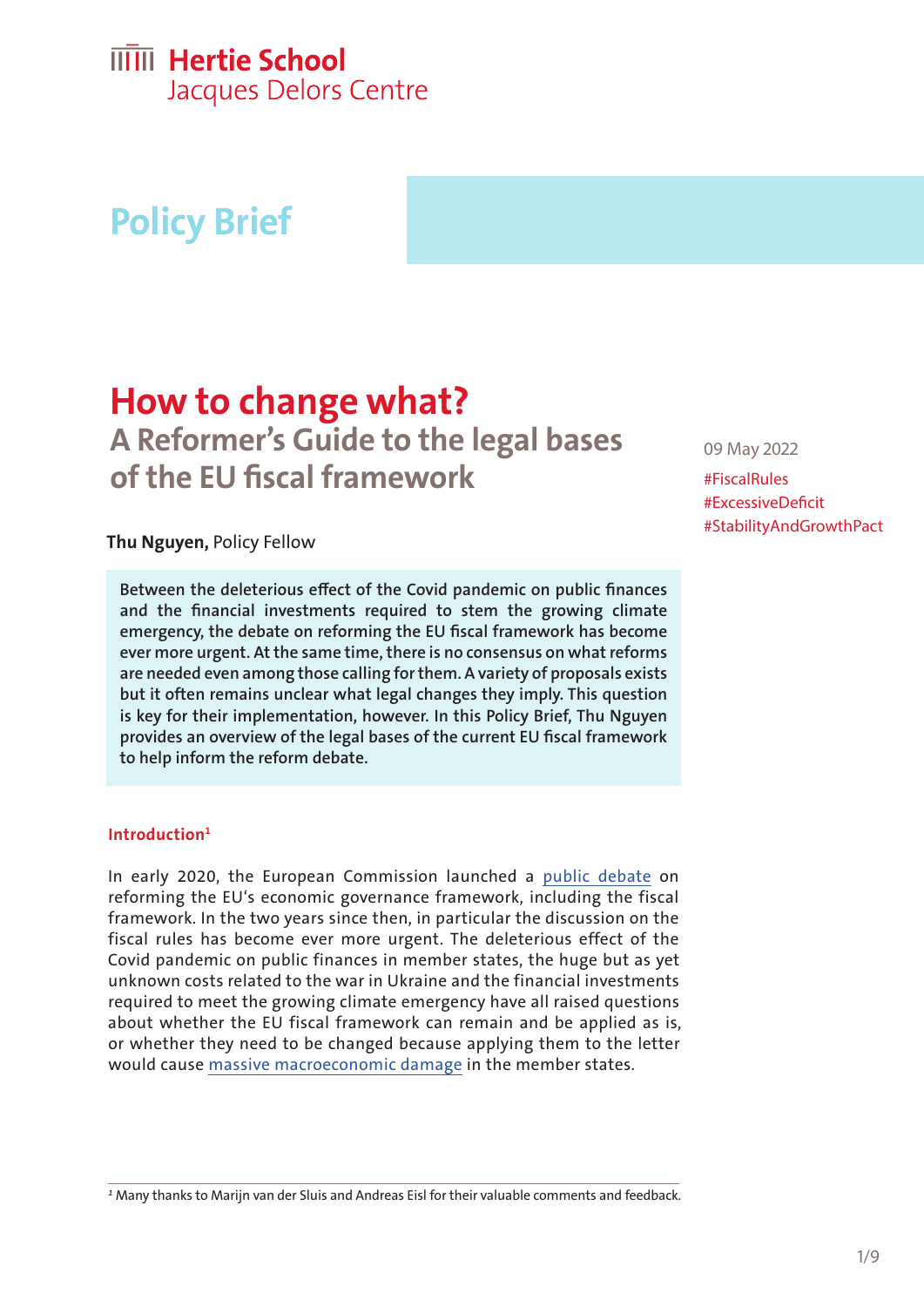There may well be a push for reforming the fiscal framework but no consensus on what reforms are needed even among those calling for it. A variety of proposals exists, ranging from introducing greater flexibility by redrafting the existing rules via a looser application of the current rules to a stricter application of the rules even. At the same time, it often remains unclear what legal changes the proposals imply. But this question is key for their implementation.

This policy brief will not add to the list of proposals or evaluate specific ideas. But rather, it provides an overview of the legal bases of the current EU fiscal framework to help inform the reform debate.

#### **EU fiscal rules: What are they about?**

One part of the confusion about the EU fiscal framework is related to its purpose: what role do they serve? Whereas originally the fiscal rules were often discussed in light of the need to create economic convergence, now the focus has shifted to preventing unsustainable public finances and hence to avoid triggering bail-outs. The rules on fiscal and economic policy making thus originate in the Treaty of Maastricht (1993) and are now enshrined across EU Treaties, secondary legislation and an intergovernmental treaty. They should be read in light of the guiding principles in [article 119 TFEU](https://eur-lex.europa.eu/legal-content/en/TXT/?uri=CELEX%3A12016E119): stable prices, sound public finances and monetary conditions and a sustainable balance of payments. A [vade mecum](https://ec.europa.eu/info/publications/vade-mecum-stability-and-growth-pact-2019-edition_en)  of the Commission on the Stability and Growth Pact (SGP) furthermore gives guidance on implementation, as well as several political declarations and soft law instruments.

The [Treaty on the Functioning of the European Union](https://eur-lex.europa.eu/legal-content/EN/TXT/?uri=celex%3A12012E%2FTXT) (TFEU) sets out the general EU fiscal rules, including the budget deficit and public debt criteria. The [Stability and Growth Pact](https://ec.europa.eu/info/business-economy-euro/economic-and-fiscal-policy-coordination/eu-economic-governance-monitoring-prevention-correction/stability-and-growth-pact/legal-basis-stability-and-growth-pact_en) complements and specifies the rules. Cast as two regulations in 1997, it is based on articles 121 and 126 TFEU. It consists of a preventive arm, aimed at monitoring member states' budgetary situations and ensuring that they avoid excessive deficits, and a corrective arm, which aims to ensure that member states correct their excessive deficits. The SGP was amended through secondary legislation in 2005, in 2011 (by the so-called 'six-pack') and again in 2013 (by the so-called 'two-pack'). It was also complemented in 2013 by an intergovernmental treaty, namely the [Treaty on Stability, Coordination and Governance in](https://www.consilium.europa.eu/media/20399/st00tscg26_en12.pdf)  [the Economic and Monetary Union](https://www.consilium.europa.eu/media/20399/st00tscg26_en12.pdf) (TSCG), commonly referred to as the Fiscal Compact. In 2009, the Lisbon Treaty furthermore introduced the possibility to adopt economic governance measures specifically for Euro area member states. This legal basis was used to tighten the rules on how sanctions could be imposed in different parts of the preventive and corrective arms.

Today, the EU fiscal framework is characterized by a myriad of different prescriptions and exemptions. However, four key pillars are in the middle of the current reform debate:

- A **budget deficit criterion of 3% of GDP** and a **public debt criterion of 60% of GDP**, including an obligation to reduce debt where it exceeds that value
- A requirement for the structural budget balance of member states to meet the countryspecific **medium-term objective (MTO)** or to be moving towards it
- An **Excessive Deficit Procedure (EDP)** for member states that breach the 3% or 60% criteria
- A **general escape clause** that allows member states to deviate from the fiscal criteria in specific circumstances.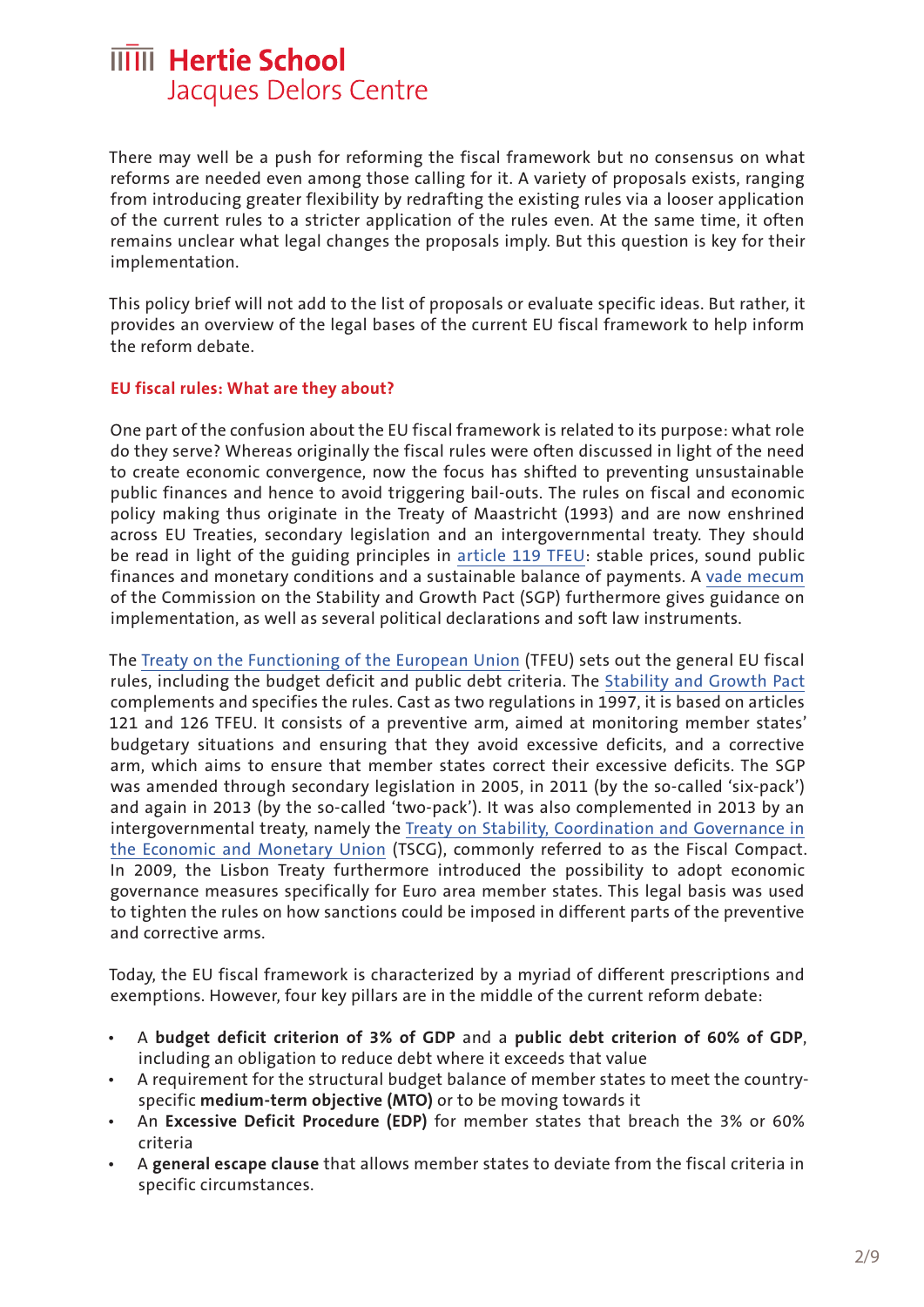A key characteristic of these rules is that they place significant discretion in the hands of the Commission and the Council in making (economic) assessments and in deciding what constitutes an excessive deficit in specific circumstances.

Current reform debates touch upon all of these elements. However, the legal hoops required to change them vary immensely. Each will be explained in more detail below, including their legal bases and the procedures that must be followed to amend them. A table with an overview of the key elements of the EU fiscal framework, their legal bases and revision procedures will be provided at the end.

#### **The budget deficit and public debt criteria**

[Article 126 TFEU](https://eur-lex.europa.eu/legal-content/EN/ALL/?uri=CELEX%3A12008E126) requires member states to avoid excessive government deficits and tasks the Commission with monitoring the budgetary situation and government debt levels in individual countries by referring to reference values. The Council is then tasked with making the final decisions. The Court of Justice of the EU is excluded from making certain assessments under the Treaties.

These reference values are not set in the Treaties themselves but specified in the annexed [Protocol No° 12](https://eur-lex.europa.eu/legal-content/EN/ALL/?uri=CELEX%3A12008M%2FPRO%2F12) on the EDP: 3% for the ratio of the planned or actual government deficit to GDP and 60% for the ratio of government debt to GDP. Critically, these values are not binding limits as they are not decisive to determine whether an excessive deficit exists (see section on EDP).

#### *Revision procedure*

The fact that the existence of debt and deficit criteria is established by the Treaties and that their values specified in a Protocol establishes high hurdles for change. Generally, both the Treaties and the Protocols annexed to them are amended through a lengthy Treaty revision procedure:

- Under the ordinary Treaty revision procedure [\(arts. 48\(2\) to \(5\) of the Treaty on European](https://eur-lex.europa.eu/legal-content/EN/TXT/?uri=CELEX%3A12008M048)  [Union \(TEU\)\),](https://eur-lex.europa.eu/legal-content/EN/TXT/?uri=CELEX%3A12008M048) a Convention – composed of representatives of national parliaments, of the heads of state or governments, of the European Parliament and of the Commission – is called to propose amendments. Where such amendments are not extensive, the European Council can, with Parliament's consent, make the proposals itself. Proposals are then submitted to an intergovernmental conference (ICG), composed of the member states' representatives, which must adopt them by unanimity.
- Under the simplified Treaty revision procedure (art. 48(6) TEU), which applies to Part Three of the TFEU, including EU economic and monetary policies, no Convention is needed: the European Council can adopt the amendments by unanimity, after consulting the Parliament and the Commission. In both cases and in any event, amendments must in the end be ratified by all 27 member states. This means, for the majority of countries, ratification by parliament but might also entail referenda.

For Protocol No° 12 the Treaties foresee a special revision procedure. Article 126(14) TFEU thus allows the Council to replace the Protocol by unanimity under a special legislative procedure and after consulting the European Parliament and the European Central Bank. This means that no Treaty revision procedure would be required to amend the 3% deficit and 60% debt criteria, if, for example, the debt criterion were raised to 100% as has been [suggested,](https://www.esm.europa.eu/articles-and-op-eds/impulses-growth-and-stability-europe-article-klaus-regling) amongst others, by the European Stability Mechanism (ESM). But this would still require all member states to reach consensus on any new reference values.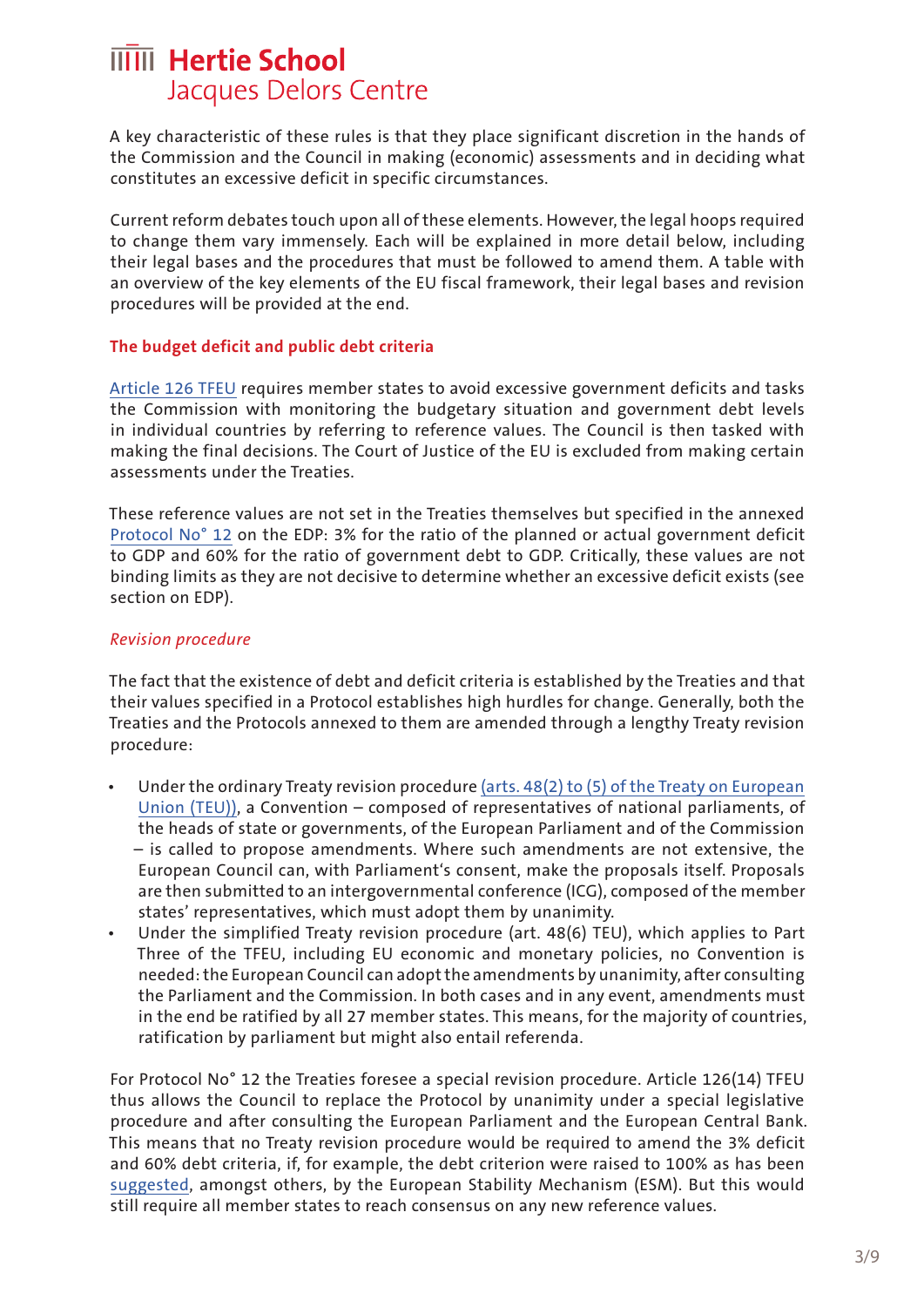#### **The preventive arm: Ensuring sustainable fiscal paths**

While the Treaties set these reference values as well as some ground rules on member state compliance with them, the precise rules against breaking them are found in secondary legislation.

[Article 121\(1\) TFEU](https://eur-lex.europa.eu/legal-content/EN/ALL/?uri=CELEX%3A12008E121) requires member states to coordinate their economic policies on the basis of broad economic policy guidelines. They must do so with a view to contributing to the achievement of the objectives of the Union, as defined in [article 3 TEU](https://eur-lex.europa.eu/legal-content/EN/TXT/HTML/?uri=CELEX:12008M003), while complying with the principles set out in Article 119 TFEU, mentioned above (art. 120 TFEU). Articles 121(3) and (4) TFEU establish a multilateral surveillance procedure to ensure such coordination. But detailed rules are laid down in the SGP's preventive arm, which aims at ensuring that member states comply with the deficit and debt criteria.

The preventive arm was adopted as [Council Regulation \(EC\) 1466/97,](https://eur-lex.europa.eu/legal-content/EN/TXT/?uri=CELEX%3A01997R1466-20111213) amended by [Council](https://eur-lex.europa.eu/legal-content/EN/TXT/?uri=CELEX:32005R1055)  [Regulation \(EC\) 1055/2005](https://eur-lex.europa.eu/legal-content/EN/TXT/?uri=CELEX:32005R1055) and [Regulation \(EU\) 1175/2011,](https://eur-lex.europa.eu/legal-content/de/TXT/?uri=CELEX%3A32011R1175) to ensure sustainable public finances in member states. It is based on article 121(6) TFEU, which gives Parliament and Council the competence to adopt detailed rules for the multilateral surveillance procedure in accordance with the ordinary legislative procedure (OLP).

#### *Medium-term objective (MTO)*

Critically, the preventive arm aims at putting member states on 'a sustainable path' by requiring national budgets to adhere to the so-called medium-term objective (MTO). The MTO defines the upper target limit for government deficits and, since 2005, is a countryspecific value between -1% of GDP and balance or surplus. This is supposed to allow for sufficient safety room against breaching the 3% deficit criterion (art. 2a Regulation 1466/97). For contracting parties to the Fiscal Compact the limit is -0.5% of GDP (art. 3(1) TSCG). In countries with low debt levels, the deficit can reach 1% of GDP. The TSCG also requires member states to introduce these criteria at the national level. Crucially, the MTO is set in structural terms. This means that government deficits are not treated as nominal values but are adjusted for cyclical economic trends net of any one-off and other temporary measures.

Member states are required to reach their MTO. If they do not, they must be moving towards it at a rate of 0.5% of GDP per year as a benchmark, with higher adjustment efforts expected in economic good times and more limited adjustment efforts in bad times (art. 5(1) Regulation 1466/97). Here stricter rules apply to Eurozone member states. [Regulation](https://eur-lex.europa.eu/legal-content/EN/ALL/?uri=CELEX%3A32011R1173)  [1173/2011,](https://eur-lex.europa.eu/legal-content/EN/ALL/?uri=CELEX%3A32011R1173) which is based on article 136 TFEU, allows for sanctions to be imposed on Eurozone member states already under the preventive arm of the SGP: Where there is a significant observed deviation from the adjustment path to their MTO and the Council finds that they have taken no effective action (art. 6(2) Regulation 1466/97), Eurozone member states may be sanctioned by the Council under reverse qualified majority voting (art. 4 Regulation 1173/2011). Reverse QMV means that a proposal for sanctions by the Commission is deemed adopted, unless the Council rejects it with qualified majority.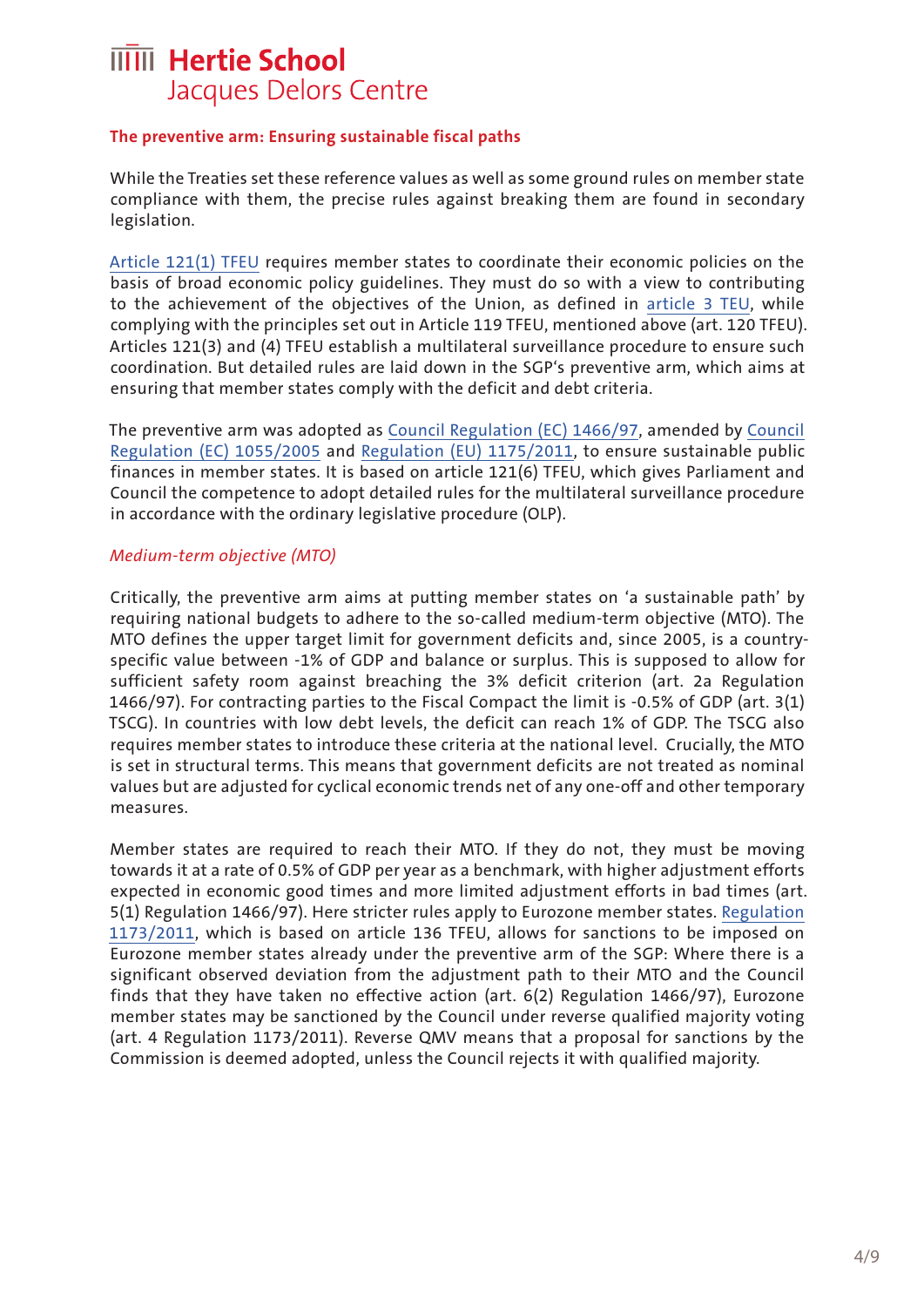#### *Flexibility clauses*

The preventive arm furthermore entails two flexibility clauses, which allow member states to deviate from their MTO or, if they are not at their MTO, from the adjustment path towards it:

- The structural reforms clause allows for deviations if governments are implementing major structural reforms, as long as these have a verifiable impact on the longterm sustainability of public finances. However, member states still have to keep an appropriate safety margin to the 3% criterion (art. 5(1) Regulation 1466/97).
- The flexible investment clause under which some investments are considered equivalent to major structural reforms. The conditions for the investment clause to apply are very strict, however: First, GDP growth must be negative or well below its potential. Second, the deviation from the MTO or adjustment path should not lead to a breach of the 3% deficit criterion. Third, the deviation is linked to national expenditure on projects co-funded by the EU, which have direct long-term positive and verifiable budgetary effects. Fourth, the co-financed expenditure should not replace nationally financed investments, so that total public investments do not go down. Fifth, member states must compensate for any temporary deviations and reach their MTO within four years.

#### *Revision procedure*

The preventive arm of the SGP can be revised in accordance with the [ordinary legislative](https://eur-lex.europa.eu/legal-content/EN/TXT/?uri=CELEX%3A12012E294)  [procedure \(OLP\)](https://eur-lex.europa.eu/legal-content/EN/TXT/?uri=CELEX%3A12012E294) (art. 121(6) TFEU). Under the OLP, the European Parliament and the Council adopt legislation jointly on a proposal of the Commission (art. 294 TFEU). The procedure entails as usual up to three readings until Parliament and Council agree on a final text. For the legislation to be adopted, a simple majority in Parliament (i.e. majority of votes cast) and qualified majority in Council suffices. Amending the Fiscal Compact, however, is trickier as changing an intergovernmental treaty would require, in the end, the ratification of all contracting parties.

In general, it should be noted that the SGP leaves the Commission some limited discretion on how to calculate the MTO, with the current calculation method to be found in the vade mecum on the SGP. Some reform proposals thus intervene here by [suggesting](https://www.dezernatzukunft.org/do-the-mtos-cyclically-adjusted-budget-balances-serve-their-purpose-an-analysis-and-a-reform-proposal/) a different method of calculating output gap within the EU's current legislative fiscal framework.

#### **The corrective arm: Excessive deficit procedure**

If the preventive arm of the SGP cannot prevent member states from breaching either the deficit or debt criterion, its corrective arm comes into play. The legal principle is the same as above: The Treaties establish an Excessive deficit procedure under article 126 TFEU. But the detailed rules on its implementation are again being found in secondary legislation, namely the corrective arm. It was adopted as [Council Regulation \(EC\) 1467/97,](https://eur-lex.europa.eu/legal-content/EN/TXT/?uri=CELEX%3A01997R1467-20111213) amended by [Council Regulation \(EC\) 1056/2005](https://eur-lex.europa.eu/legal-content/en/TXT/?uri=CELEX:32005R1056) and [Council Regulation \(EU\) 1177/2011](https://eur-lex.europa.eu/legal-content/EN/TXT/?uri=celex%3A32011R1177), and is based on article 126 TFEU. Together they set out the steps taken under the EDP.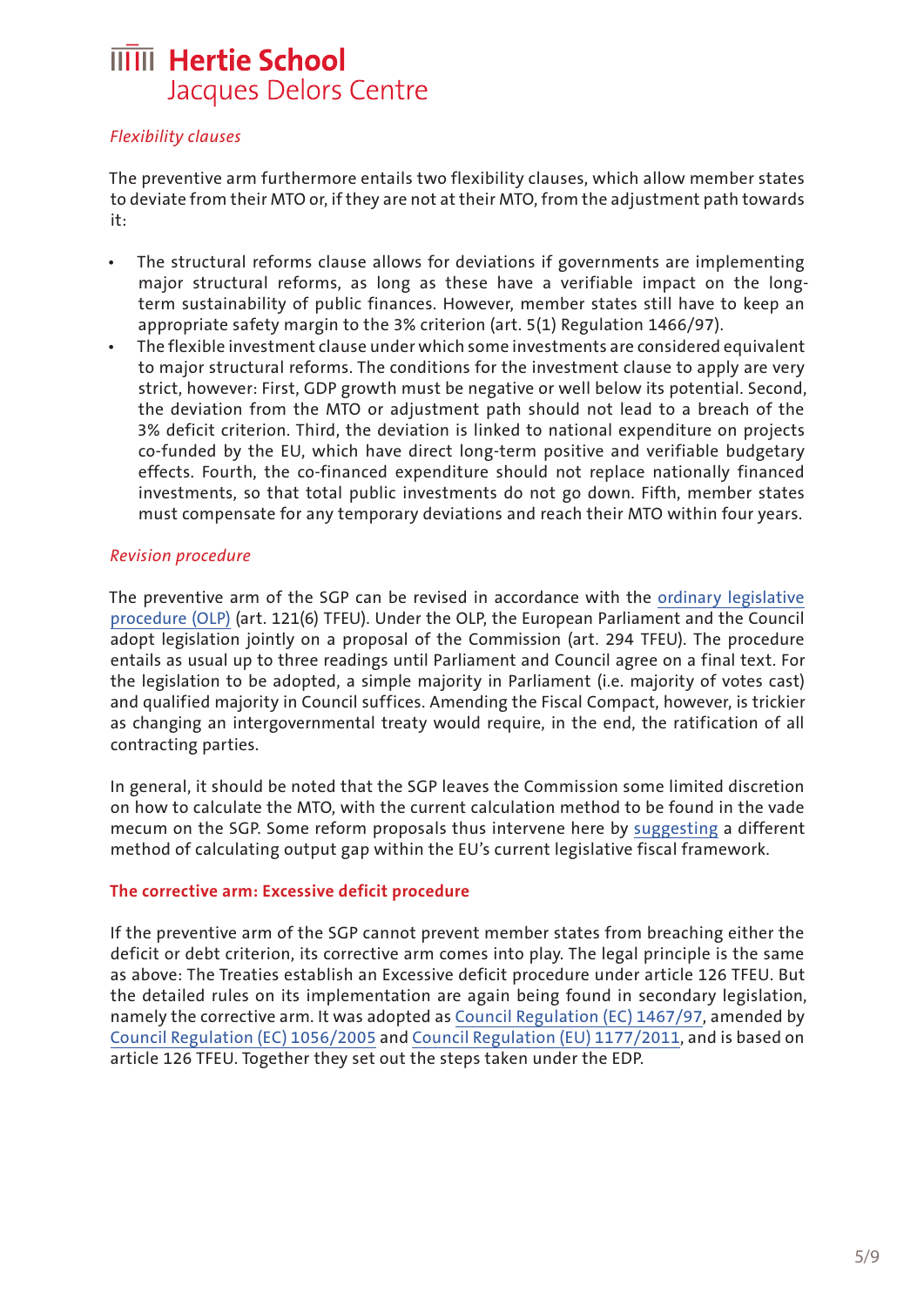#### *Decision on existence of excessive deficit*

The Council on proposal of the Commission makes the decision of whether member states have an excessive deficit. The basic steps are set down in article 126 TFEU. In the first instance, the Commission is responsible for examining whether member states comply with the 3% deficit and 60% debt criteria. If they do not meet one or both criteria, the Commission draws up a report (art. 126(3) TFEU), on which the Economic and Financial Committee formulates an opinion (art. 126(4) TFEU). If the Commission finds that an excessive deficit exists, or may occur, it sends an opinion to the member state concerned and informs the Council (art. 126(5) TFEU). It is then, ultimately, for the Council to decide, on proposal from the Commission, whether an excessive deficit exists (art. 126(6) TFEU). Regulation 1467/97 gives more detailed rules on the implementation of these steps.

Crucially, the 3% deficit and 60% debt criteria are not binding when it comes to the question of whether an excessive deficit exists. For one, the Council retains an important discretion under the EDP: excessive deficits do not exist until it has, in fact, so decided, after making an 'overall assessment'. The factors it must consider in doing so are specified in Regulation 1467/97.

Secondly, the criteria are qualified in article 126(2) TFEU itself. Hence, the 3% criterion is not considered to be crossed when either the ratio has declined substantially and continuously and reached a level that comes close to 3%, or, alternatively, if the excess is only exceptional and temporary while remaining close to 3%. What is considered 'exceptional and temporary' is then further defined in art. 2(1) of Regulation 1467/97: it is exceptional if 'resulting from an unusual event outside the control of the member state concerned and with a major impact on the financial position of the general government, or when resulting from a severe economic downturn'. It is considered temporary if the deficit is forecast to fall below 3% following the unusual event or severe economic downturn.

Equally, the debt criteria is not triggered when the ratio is sufficiently diminishing and approaching 60% of GDP at a satisfactory pace. Article 2(1a) of Regulation 1467/97 then further defines what this means: the debt ratio is considered to be on track if it is reduced by 1/20th of the deviation to the 60% each year as a benchmark.

So while the general exceptions for compliance with the deficit criteria are written in the Treaties and can only be amended by Treaty amendment, the exact definition of how the exceptions are to be understood are laid down in secondary legislation, which is significant easier to change (see below).

#### *Measures to be taken to correct an excessive deficit*

Once the decision has been taken that an excessive deficit exists in a member state, the next steps are concerned with how to correct it. Again, article 126 TFEU sets out the basic steps, starting with recommendations by the Council, on proposal of the Commission, to the member state on how to correct its excessive deficit (art. 126(7) TFEU). If the member state persists in failing to put into practice the recommendation, as established under article 126(8) TFEU, the Council can ultimately request it to take specific measures within a specific time limit to reduce its deficit (art. 126(9) TFEU). Article 5(1) of Regulation 1467/97 specifies that the Council shall ask the member state to achieve annual budgetary targets with a minimum annual improvement of at least 0.5 % of GDP as a benchmark.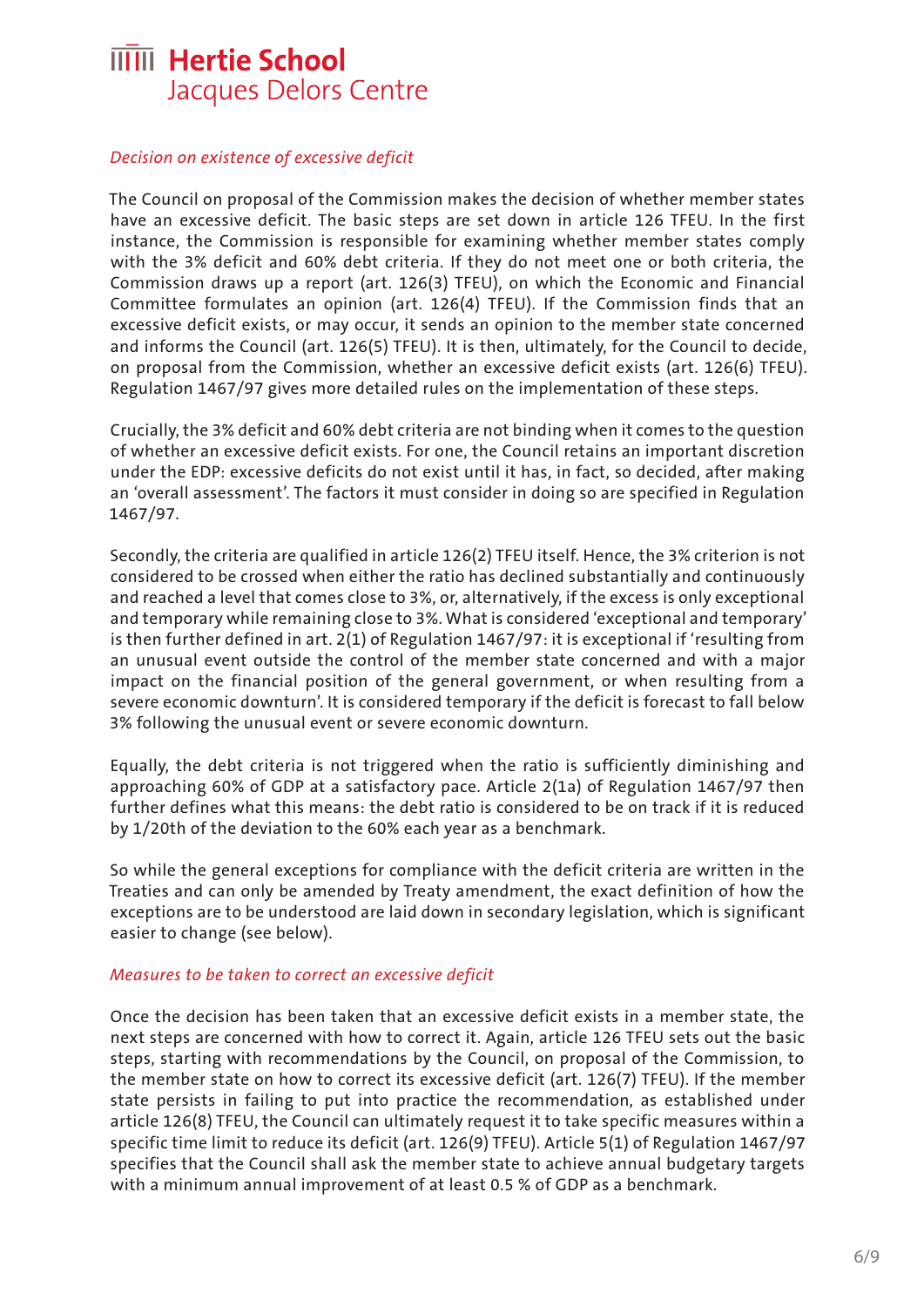Should member states continue to fail to implement these measures, the Council can impose sanctions (art. 126(11) TFEU), ranging from an obligation to publish more information, or asking the European Investment Bank to reconsider its lending policy, via requiring member states to lodge a non-interest bearing deposit with the EU to the imposition of fines. As with the preventive arm, more stringent rules apply for Euro area member states. So where it is established that one such has failed to take corrective action to correct its excessive deficit under article 126(8) TFEU, article 6 of [Regulation 1173/2011](https://eur-lex.europa.eu/legal-content/EN/ALL/?uri=CELEX%3A32011R1173) requires the Commission to recommend to the Council it impose a fine of 0.2% of GDP on the member state within 20 days. This penalty is deemed adopted unless the Council rejects it by qualified majority. In addition, if a Eurozone member state persistently fails to comply with the recommendations, article 11 of Regulation 1467/97, as amended by Regulation 1177/2011, requires the Council to impose a fine on the member state – for non-Eurozone member states, the other options listed under article 126(11) TFEU and mentioned above continue to apply.

It is also for the Council to decide to abrogate any sanctions once it finds that the member state has corrected its excessive deficit (art. 126(12) TFEU). A curiosity of the Treaties is that the Treaties here do not protect to the same extent the discretion of the Council in each particular instance to determine what an excessive deficit is. As a result, the Council has less discretion in abrogating the Excessive deficit procedure than in finding whether an excessive deficit exists in the first place.

#### *Revision procedure*

The corrective arm of the SGP can be amended by the same special legislative procedure that is applicable to Protocol No° 12. Regulation 1467/97 specifically refers to the second sub-paragraph of article 126(14) TFEU. Thus, to revise it, the Council must reach consensus, after consulting the EP and the ECB. This means that to introduce more flexibility into the EDP, for example, by replacing the debt adjustment path of 1/20th of the deviation to the 60% each year with a country-specific one would require unanimity in Council.

#### **General escape clause**

The Stability and Growth Pact also contains a general escape clause under which the application of the fiscal criteria may be suspended in cases of severe economic downturn in the euro area or the EU as a whole as long as fiscal sustainability is not endangered in the medium term. This clause gives the framework some limited flexibility as was recently shown when it was [activated](https://eur-lex.europa.eu/legal-content/EN/TXT/?qid=1591119459569&uri=CELEX:52020DC0123) in 2020 by the Council and the Commission in response to the Covid-19 crisis. It is expected to be deactivated for 2023.

The clause is mirrored in both the preventive and corrective arms of the SGP. Under article 5(1) and 9(1) of Regulation 1466/97 – the preventive arm –, member states may temporarily deviate from the adjustment path towards their MTO in such cases or in cases of 'an unusual event outside its control, which has a major impact on the financial position of the general government'. Under article 3(5) of Regulation 1467/97 – the corrective arm – the Council can decide to revise its recommendation adopted under article 126(7) TFEU in cases of severe economic downturn in the euro area or EU as a whole as long as this does not endanger fiscal sustainability in the medium term.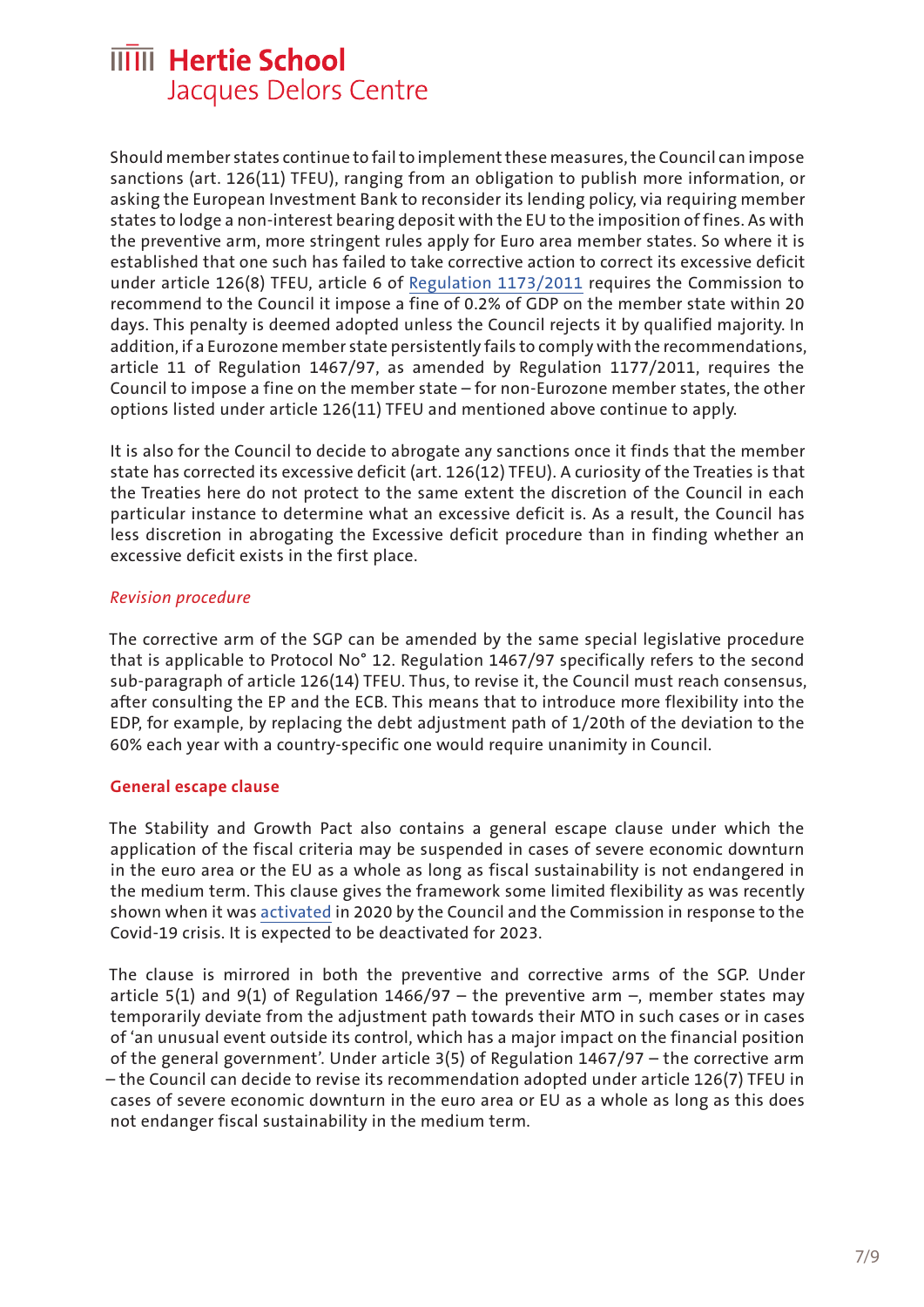#### **Overview of key elements of the EU fiscal framework, their legal bases and how they can be amended**

| <b>Deficit and debt criteria</b>                                                                   | Legal basis                                                                     | <b>Amendment procedure</b>                                                                                                                                               |
|----------------------------------------------------------------------------------------------------|---------------------------------------------------------------------------------|--------------------------------------------------------------------------------------------------------------------------------------------------------------------------|
| Establishment of reference<br>values                                                               | Art. 126 TFEU                                                                   | Treaty revision procedure: unani-<br>mity in ICG + ratification by all<br><b>MS</b>                                                                                      |
| Setting referencing values at 3%<br>and 60%                                                        | Protocol No° 12                                                                 | Special amendment procedure:<br>unanimity in Council + consulta-<br>tion of EP                                                                                           |
| Prohibition of excessive deficit                                                                   | <b>Art. 126 TFEU</b>                                                            | Treaty revision procedure: Un-<br>animity in ICG + ratification by<br>all MS                                                                                             |
| Preventive arm                                                                                     | Legal basis                                                                     | Amendment procedure                                                                                                                                                      |
| Obligation to coordinate econo-<br>mic policies                                                    | Art. 121 TFEU                                                                   | Treaty revision procedure: Un-<br>animity in ICG + ratification by<br>all MS                                                                                             |
| Requirement to adhere to medi-<br>um-term objectives                                               | Reg. 1466/97, as amended by<br>Regs. 1055/2005 and 1175/2011                    | Ordinary legislative procedure:<br>Simple maj. in EP + QMV in Coun-<br>cil, upon proposal of COM                                                                         |
| Definition of medium-term<br>objectives                                                            | Reg. 1466/97, as amended by<br>Regs. 1055/2005 and 1175/2011<br>$(+TSCG)$       | Ordinary legislative procedu-<br>re: Simple maj. in EP + QMV in<br>Council, upon proposal of COM<br>(+ ratification by contracting<br>parties)                           |
| Corrective arm                                                                                     | Legal basis                                                                     | Amendment procedure                                                                                                                                                      |
| Establishment of Excessive defi-<br>cit procedure                                                  | Art. 126 TFEU                                                                   | Treaty revision procedure: Un-<br>animity in ICG + ratification by<br>all MS                                                                                             |
| Criteria for decision on existence<br>of excessive deficit                                         | Art. 126 TFEU + Reg. 1467/97, as<br>amended by Regs. 1056/2005<br>and 1177/2011 | Treaty revision procedure: Un-<br>animity in ICG + ratification by<br>all MS<br>+ Special legislative procedure:<br>OMV in Council + consultation<br>of EP               |
| Measures to be taken to correct<br>an excessive deficit                                            | Art. 126 TFEU + Reg. 1467/97, as<br>amended by Regs. 1056/2005<br>and 1177/2011 | Treaty revision procedure: Un-<br>animity in ICG + ratification by<br>all MS<br>+ Special legislative procedure:<br>unanimity in Council + consulta-<br>tion of EP + ECB |
| General escape clause                                                                              | Legal basis                                                                     | Amendment procedure                                                                                                                                                      |
| Escape clause allowing for de-<br>viation from adjustment path to-<br>wards medium-term objectives | Reg. 1466/97, as amended by<br>Regs. 1055/2005 and 1175/2011                    | Ordinary legislative procedure:<br>Simple maj. in EP + QMV in Coun-<br>cil, upon proposal of COM                                                                         |
| Escape clause allowing for revi-<br>sed Council recommendations<br>under art. 126(6) TFEU          | Reg. 1467/97, as amended by<br>Regs. 1056/2005 and 1177/2011                    | Special legislative procedure: un-<br>animity in Council + consultation<br>$of EP + ECB$                                                                                 |